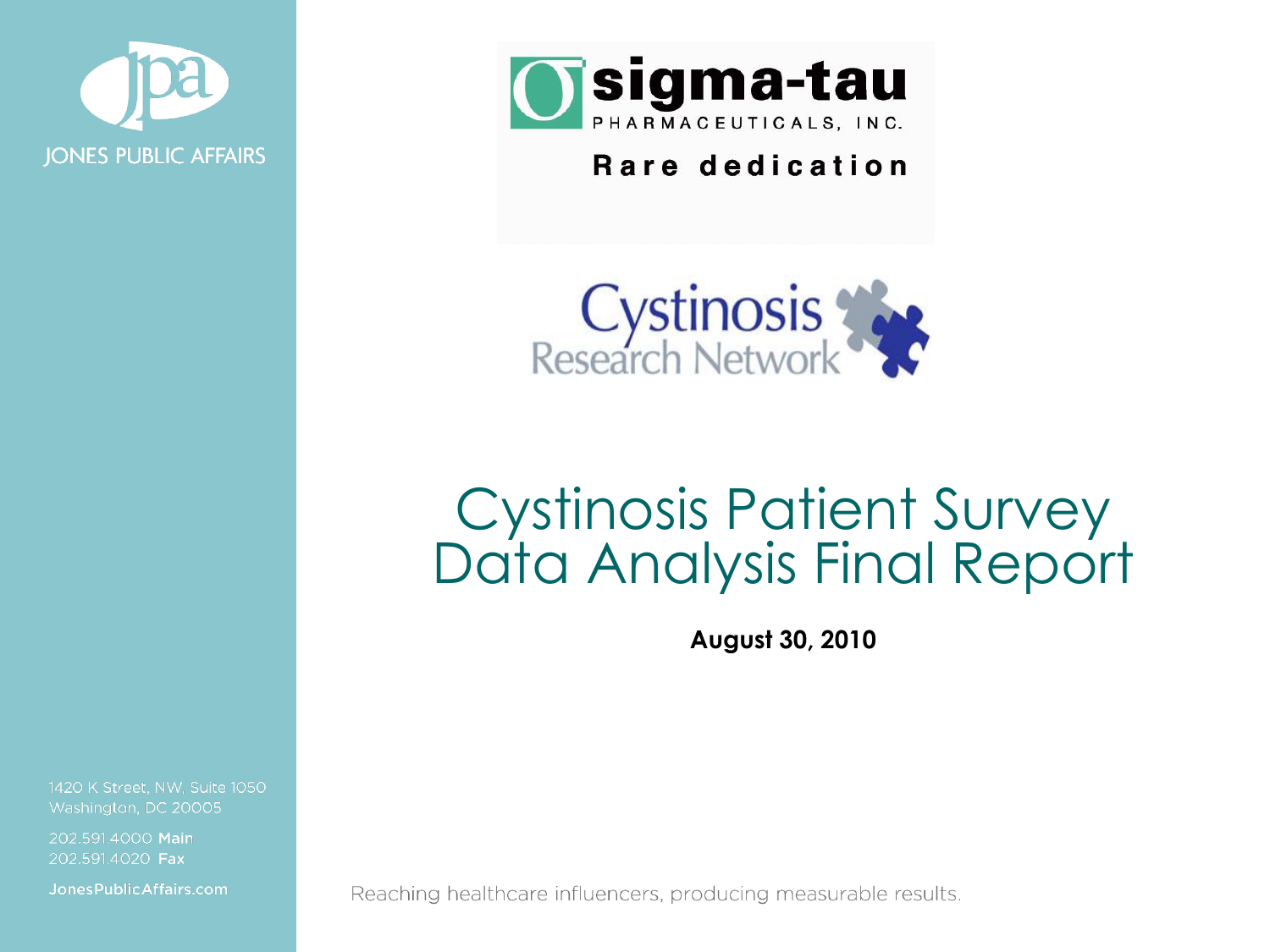



- **1. Partnership initiated with CRN to reach patients and families with cystinosis.**
- **2. JPA fielded survey via online, mail and phone calls – July 17 through present**
- **3. Total responses to date: 192**
	- $US = 162$
	- $\bullet$  Ex-US = 21
	- Unknown  $= 9$

**\*** The following analysis is based on US surveys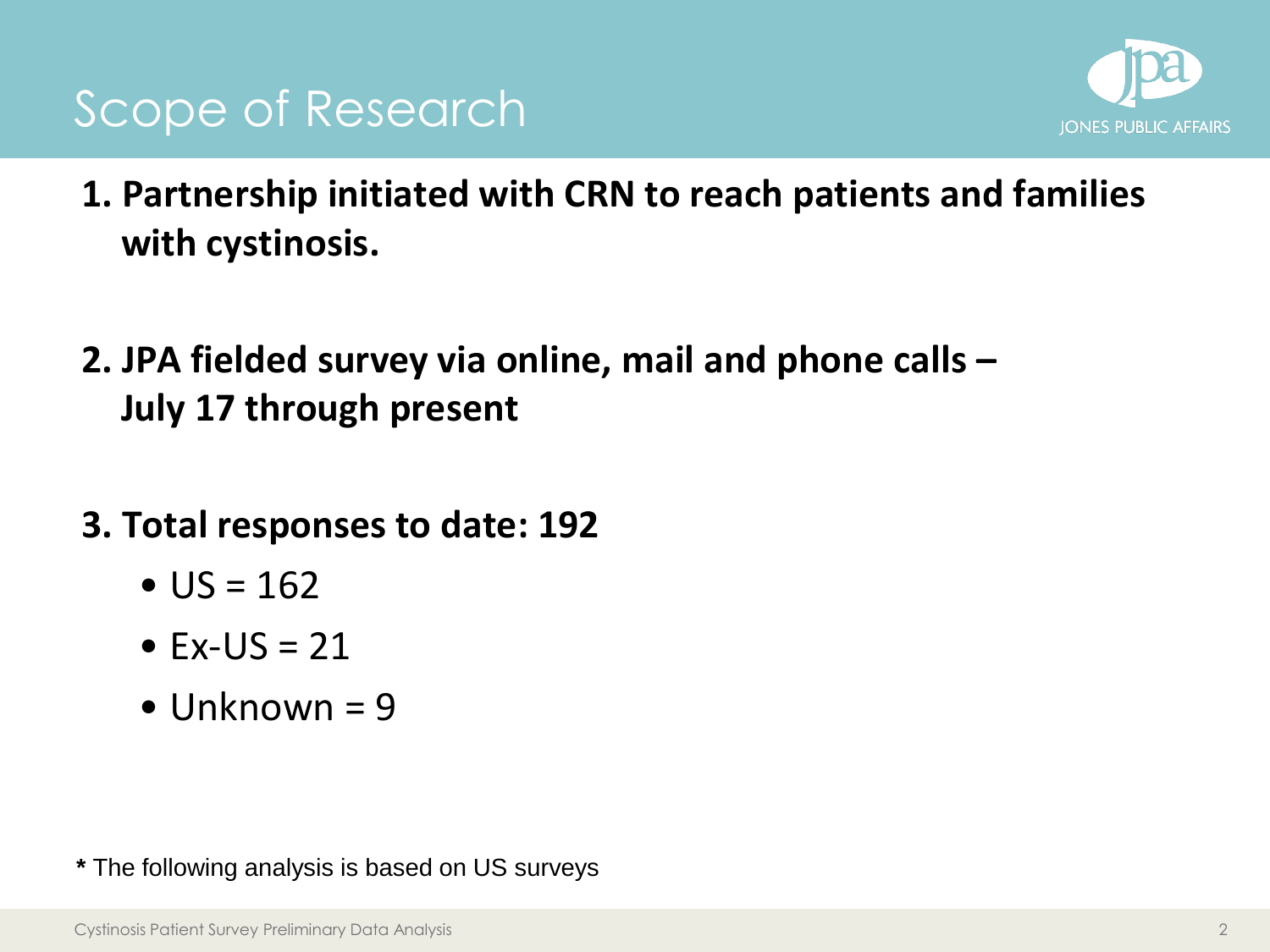

#### Key Takeaways

- While the vast majority (94%) of cystinosis patients have experienced crystal formation, only 61% currently use the eye drops.
- For those that aren't using the drops, it is primarily because they haven't been recommended or the patient doesn't experience symptoms; Currently, price is not a major factor in use of the drops.
- The primary source of the eye drops is NIH Eye Clinic.
- Most patients start using the drops over 1 year after cystinosis diagnosis. Compliance in terms of daily use and storage varies.
- The majority (89%) of patients have health insurance, but household income varies widely among patients and families.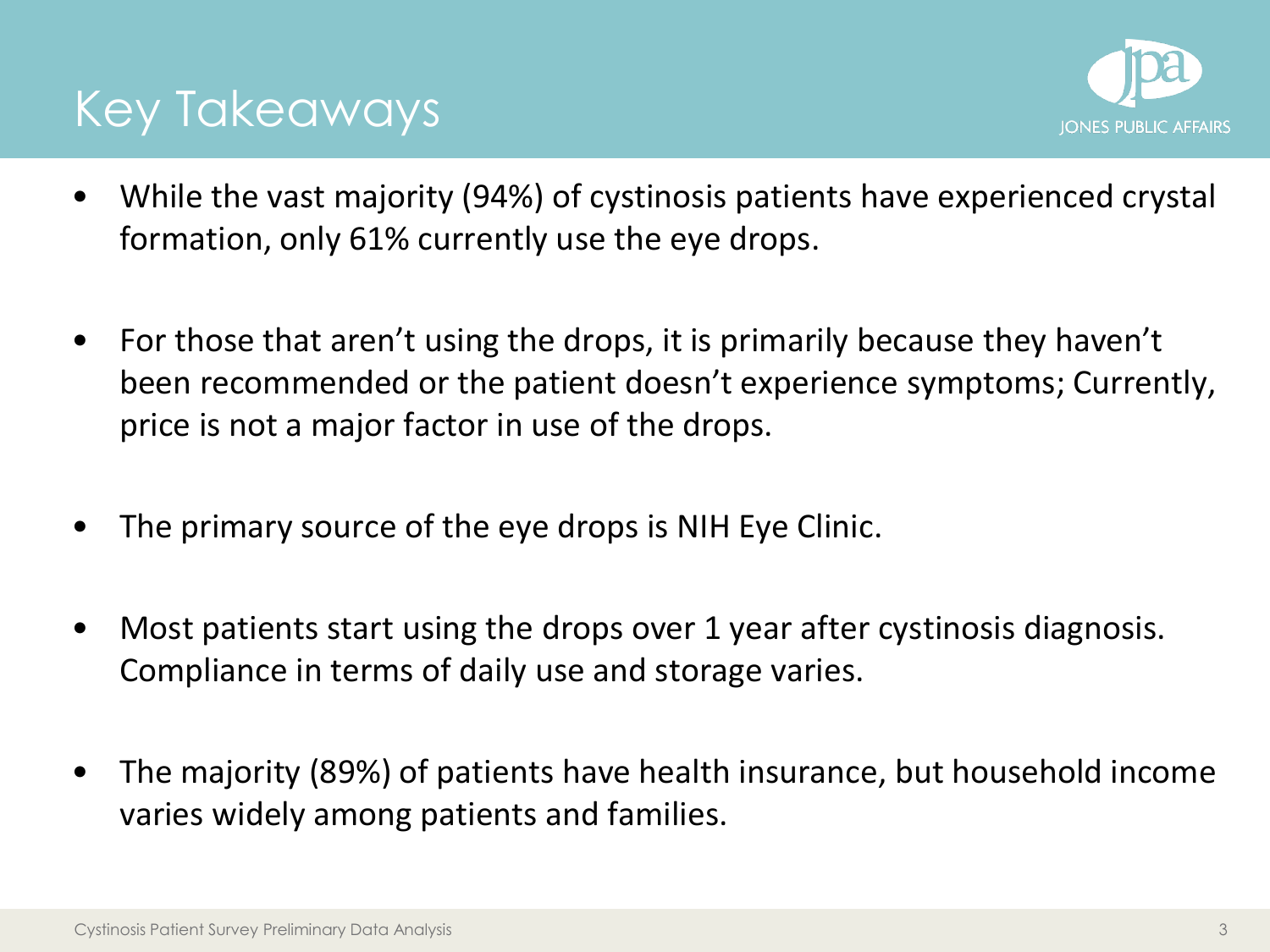## Cystinosis Diagnosis



| $\vert$ 3.4 years | Average age at cystinosis diagnosis        |
|-------------------|--------------------------------------------|
| <b>Prenatal</b>   | <b>Minimum</b> age at cystinosis diagnosis |
| 25 years          | <b>Maximum</b> age at cystinosis diagnosis |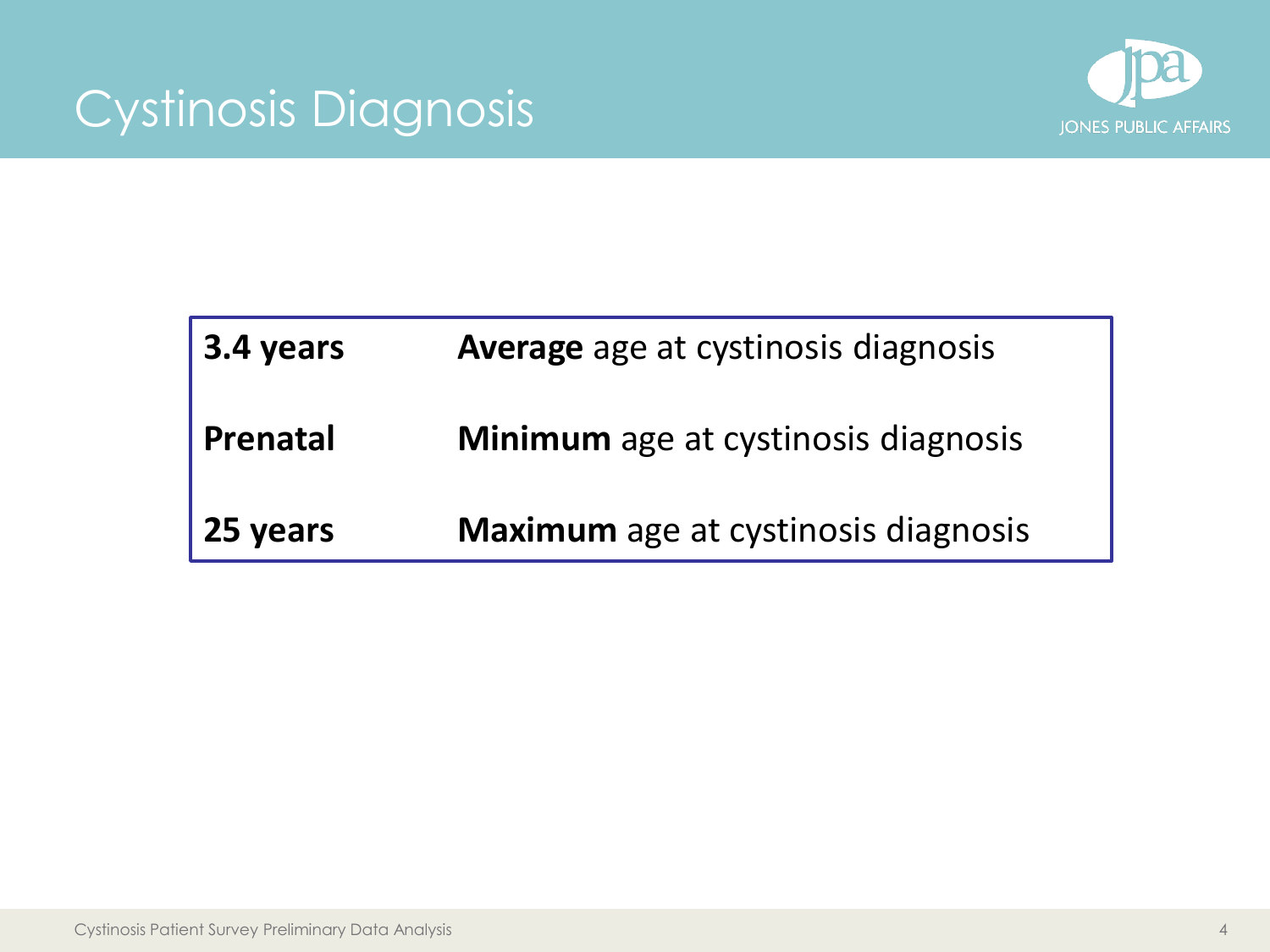



**Age when crystals were first identifiable:** Average age  $= 4.5$  years Min age  $= .25$  years Max age  $= 28$  years

**Only 16 respondents indicated that they know their crystal score:**  Min score  $= 1$ Max score  $= 8$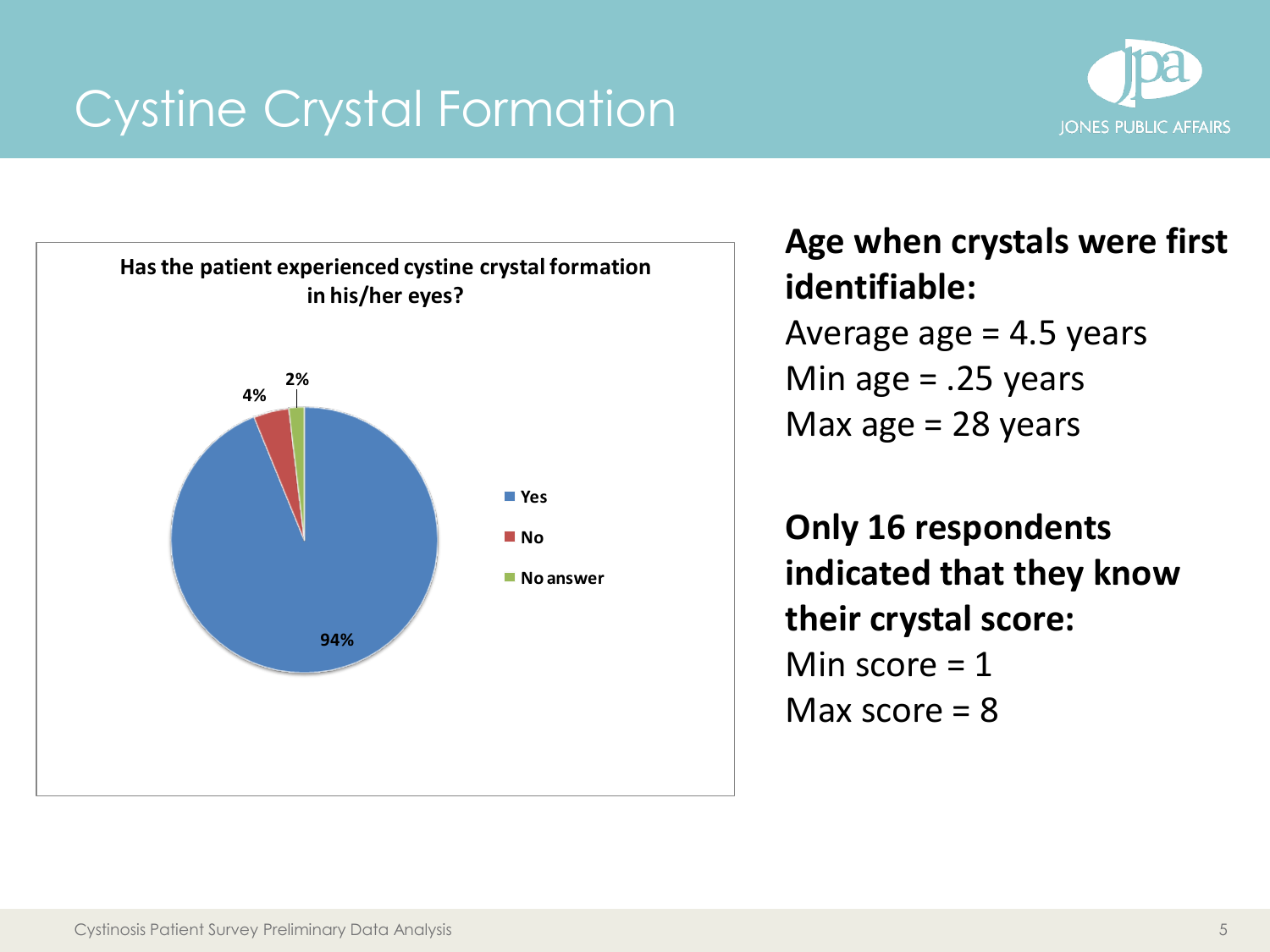# Eye Drop Usage



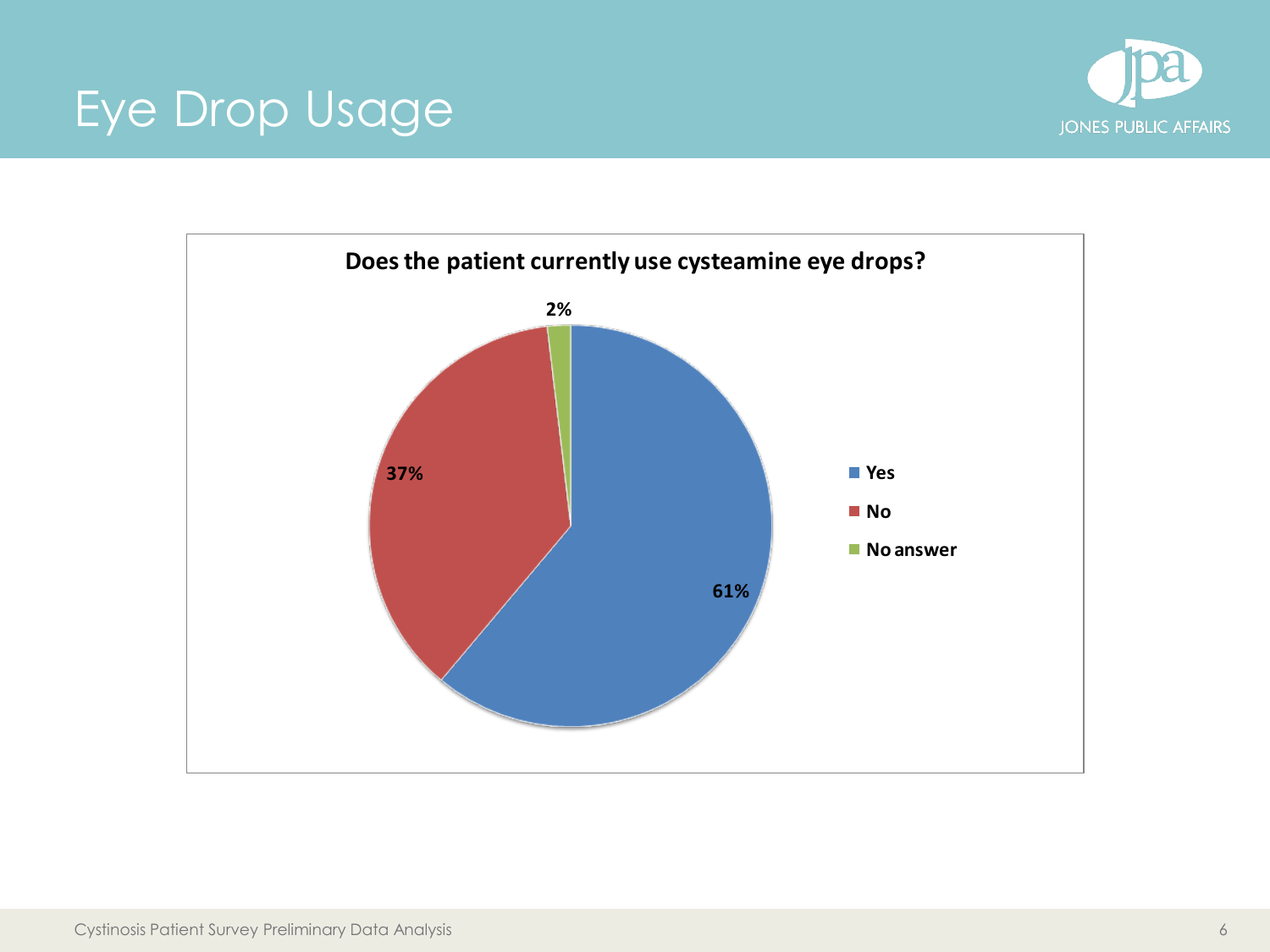

# Eye Drop Usage

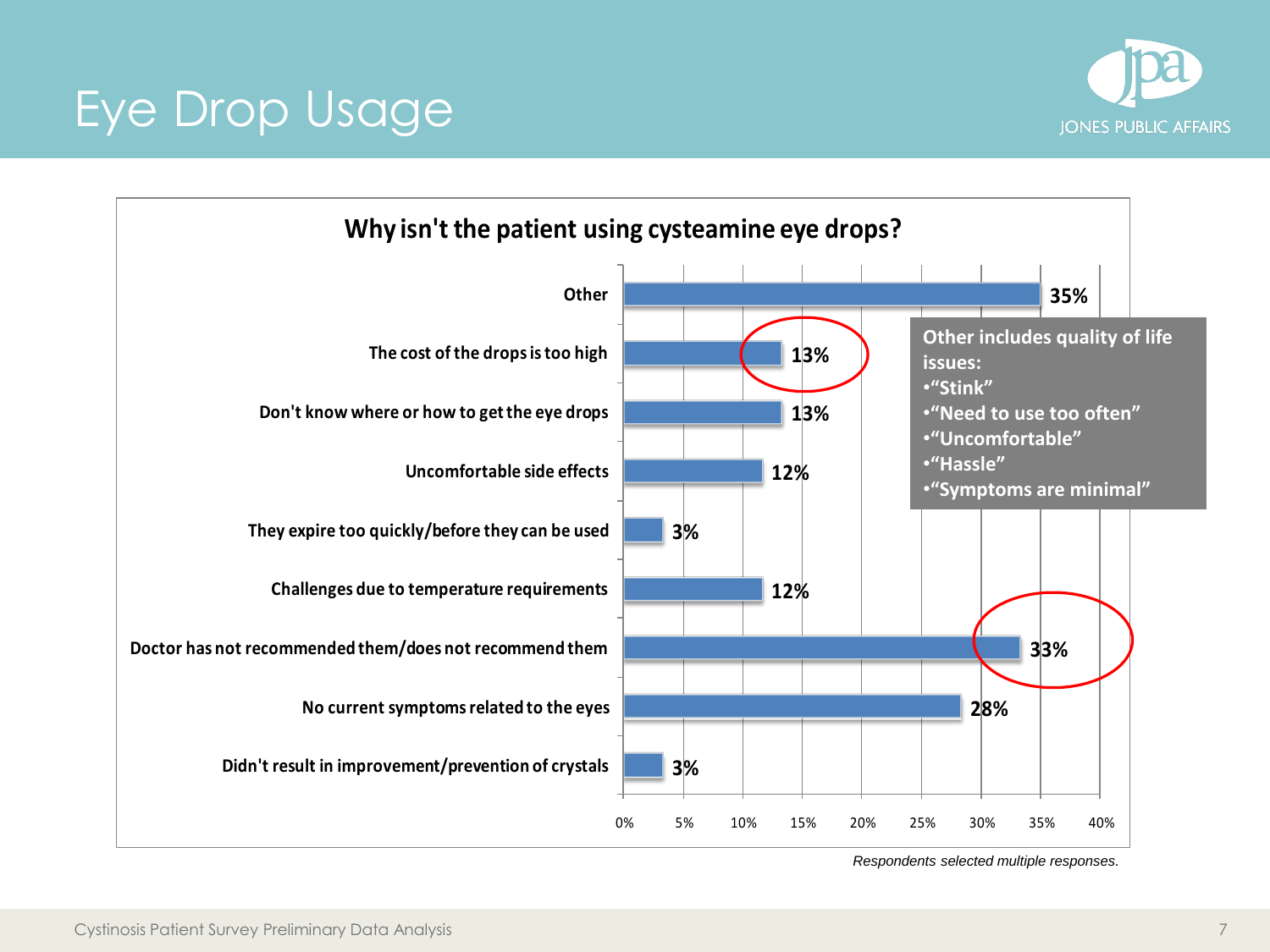# Treatment Continuum



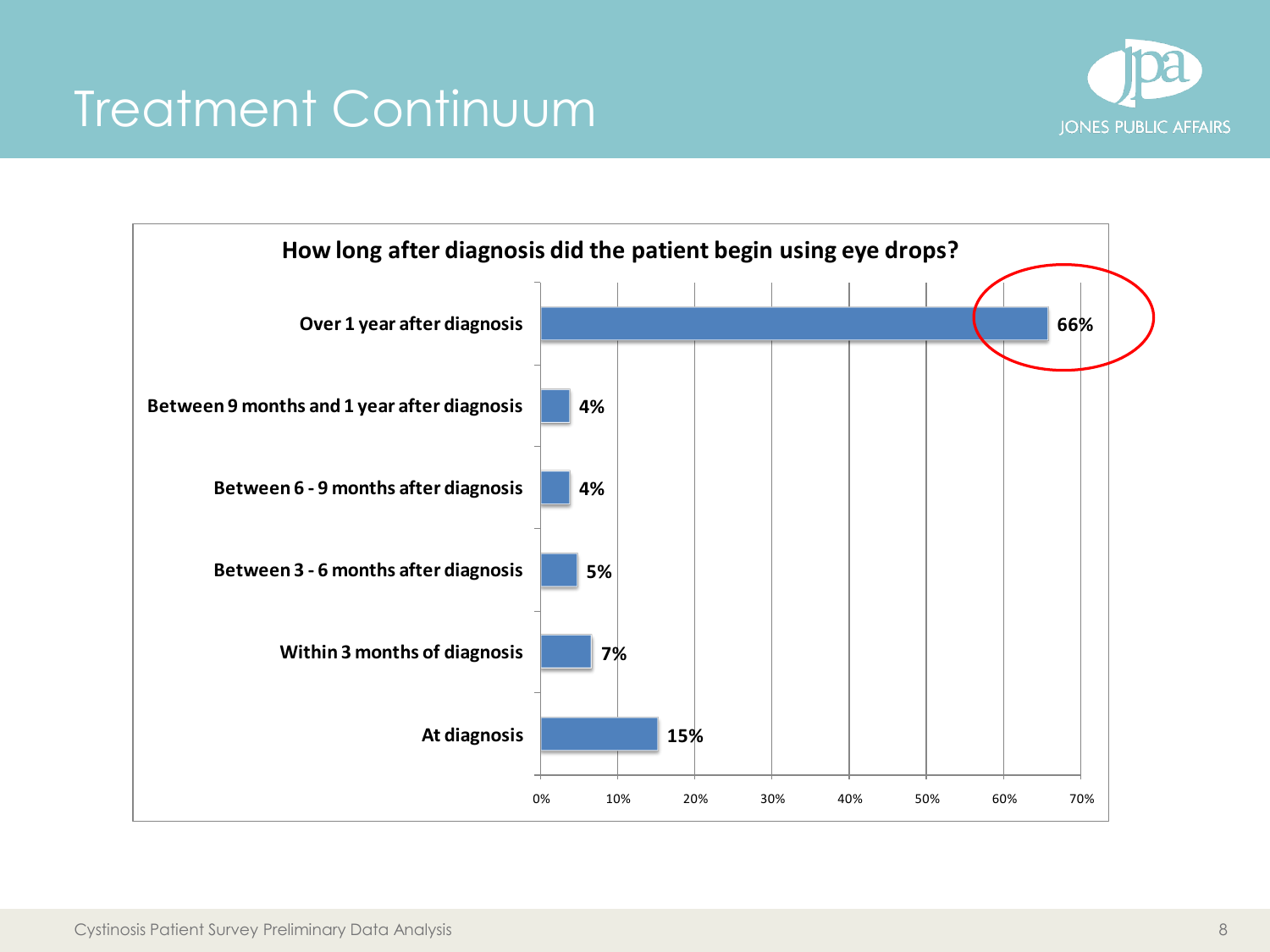#### Eye Drop Prescribers



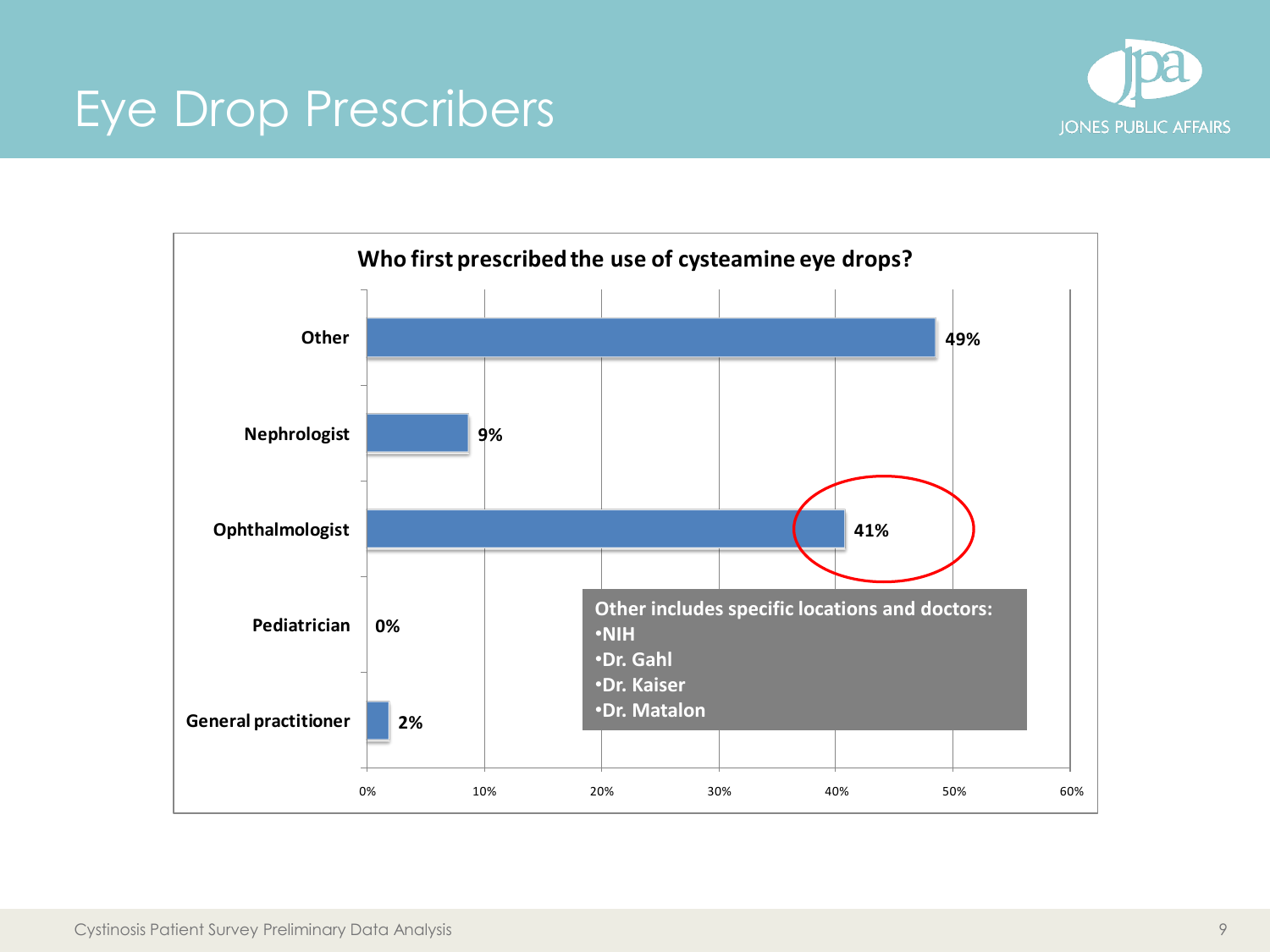

#### Method of Distribution

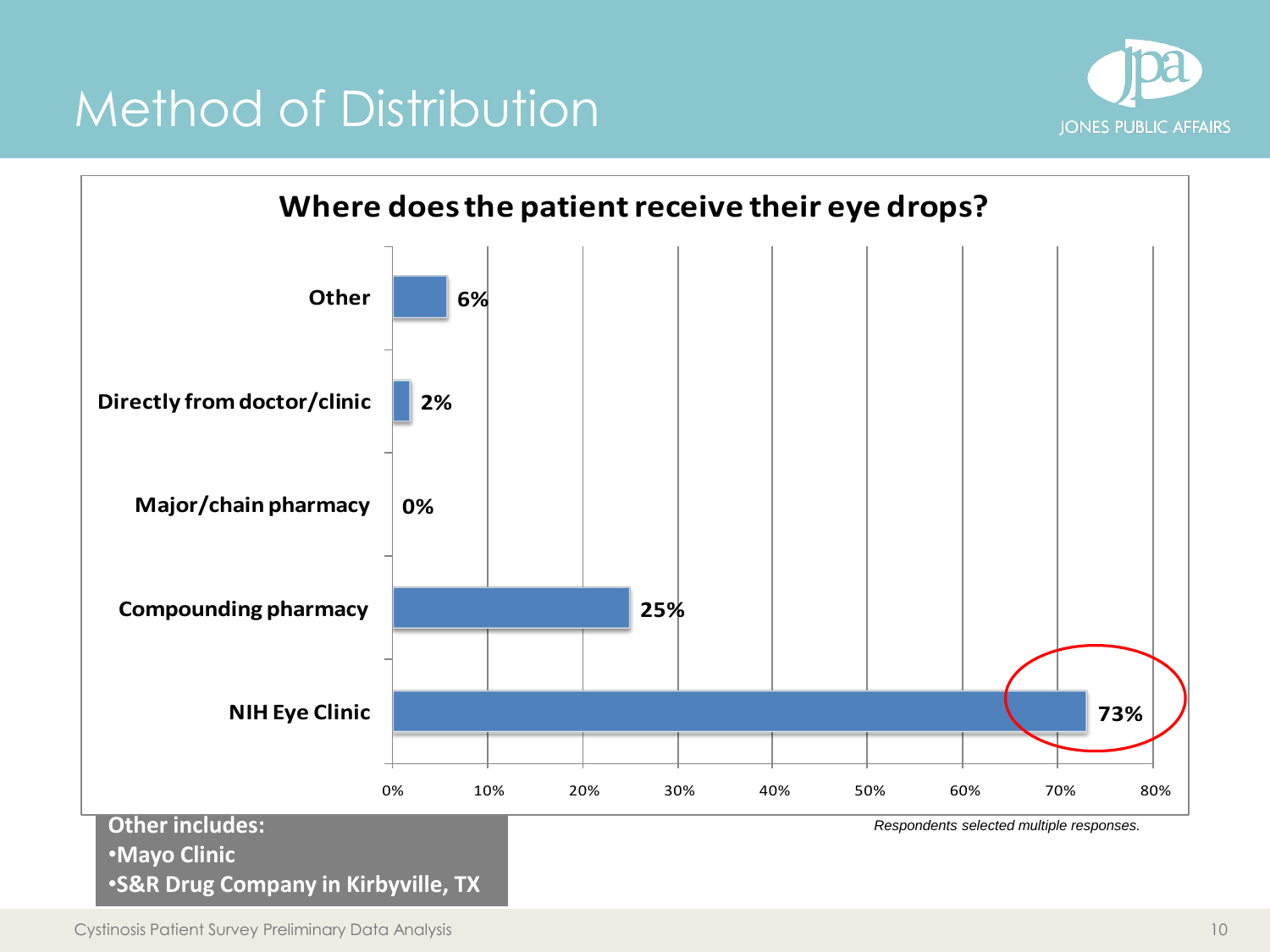# Eye Drop Compliance



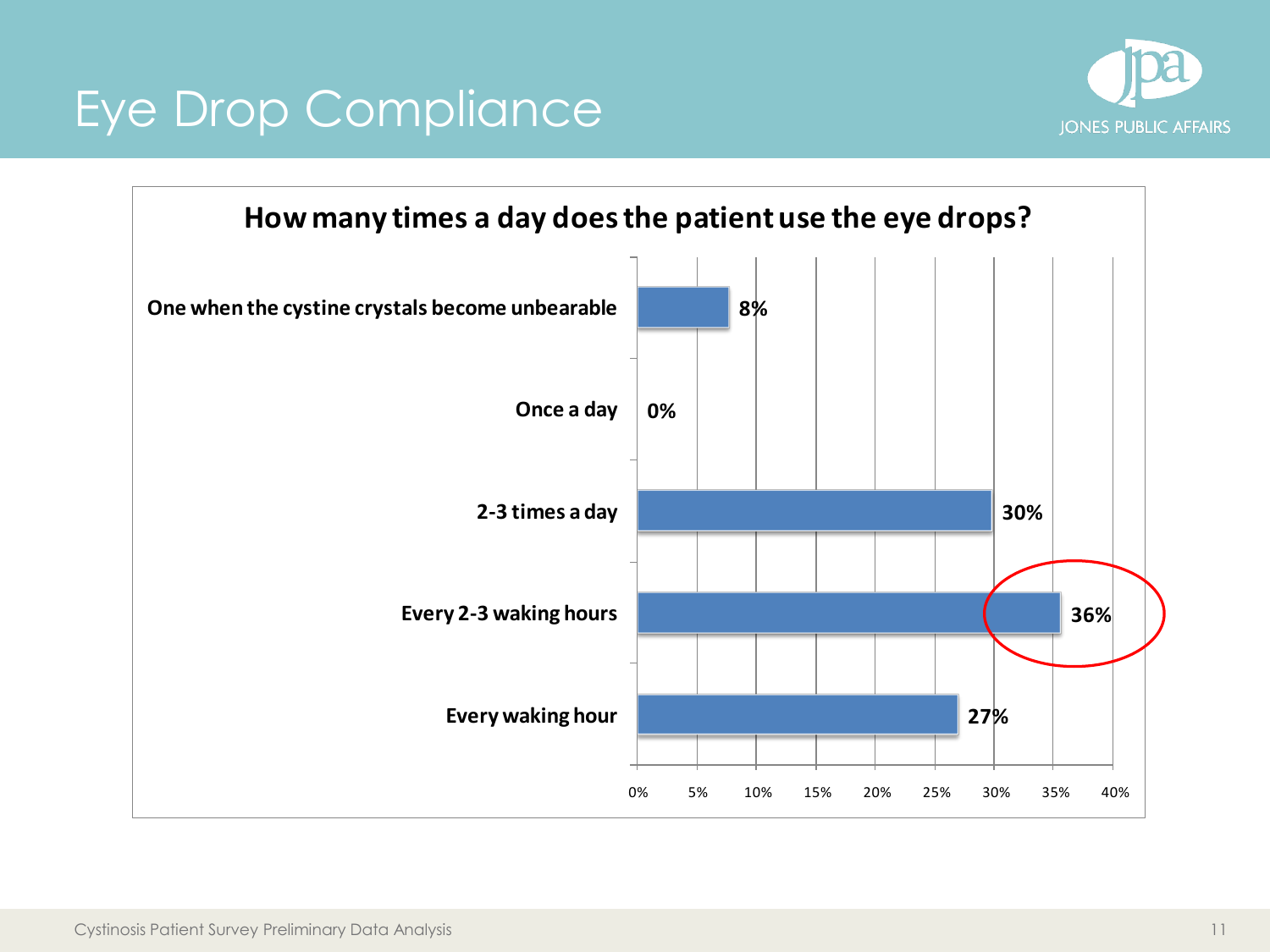

## Eye Drop Storage

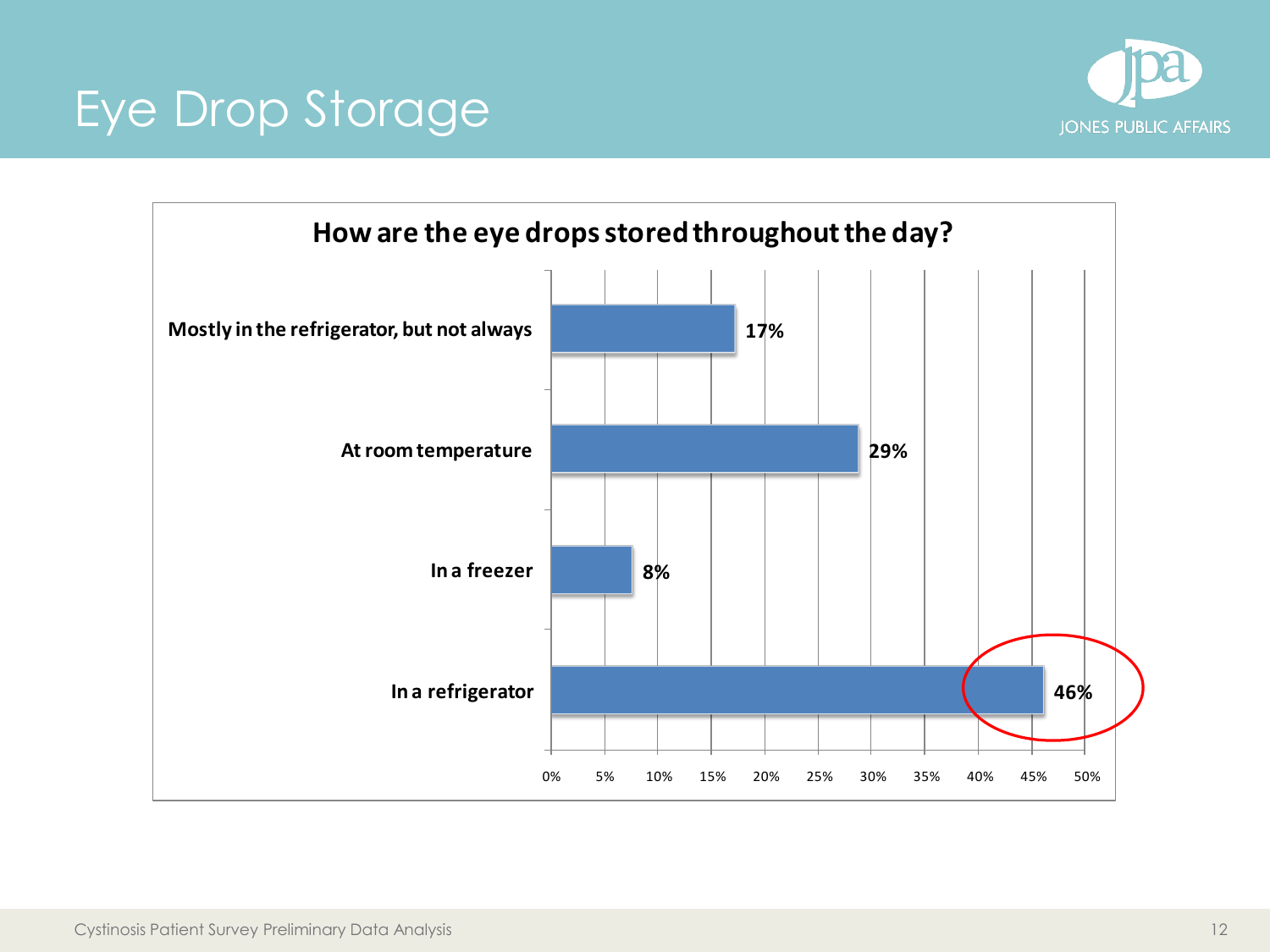# Eye Drop Effectiveness



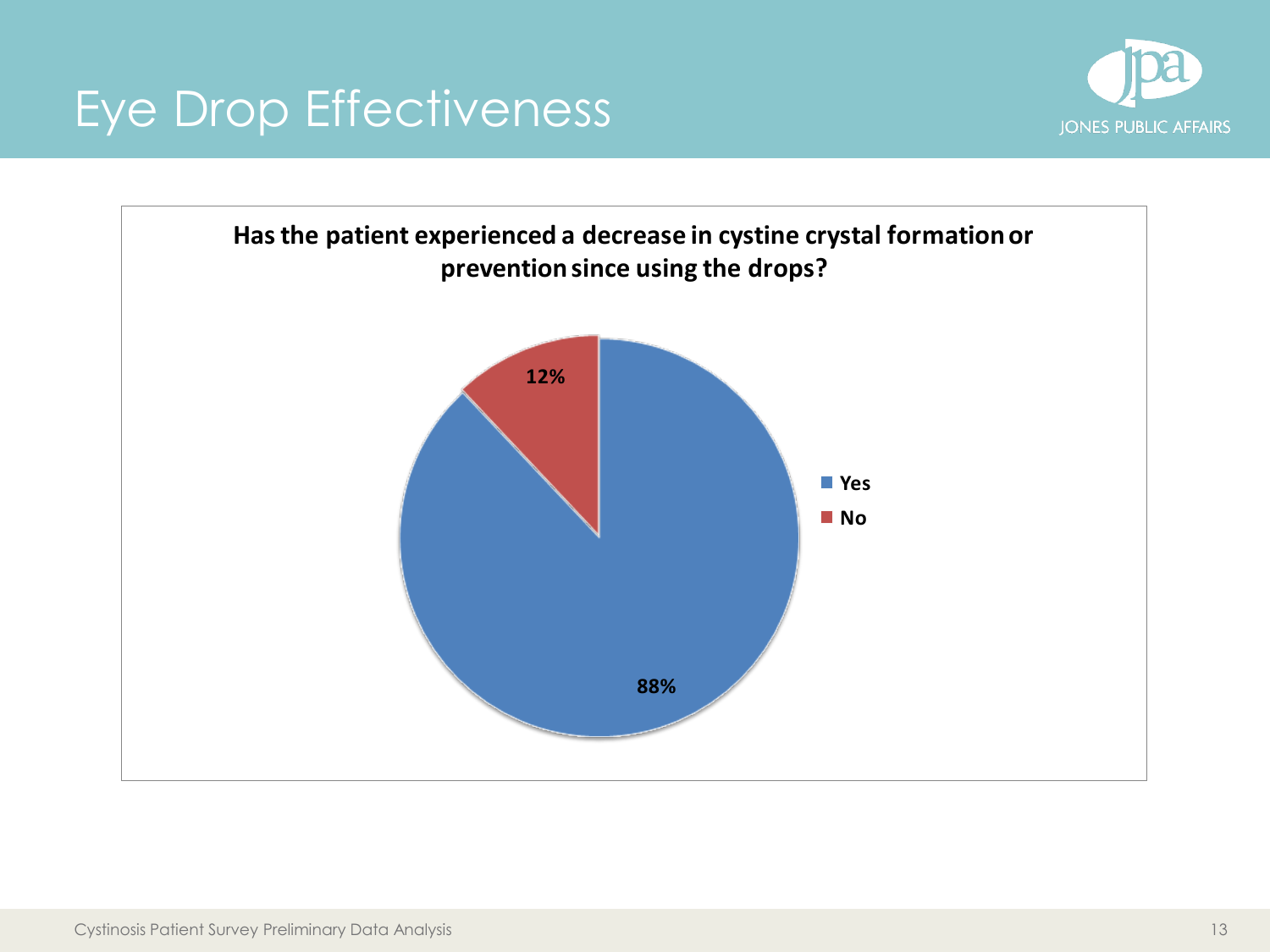Commercially Available Eye Drops



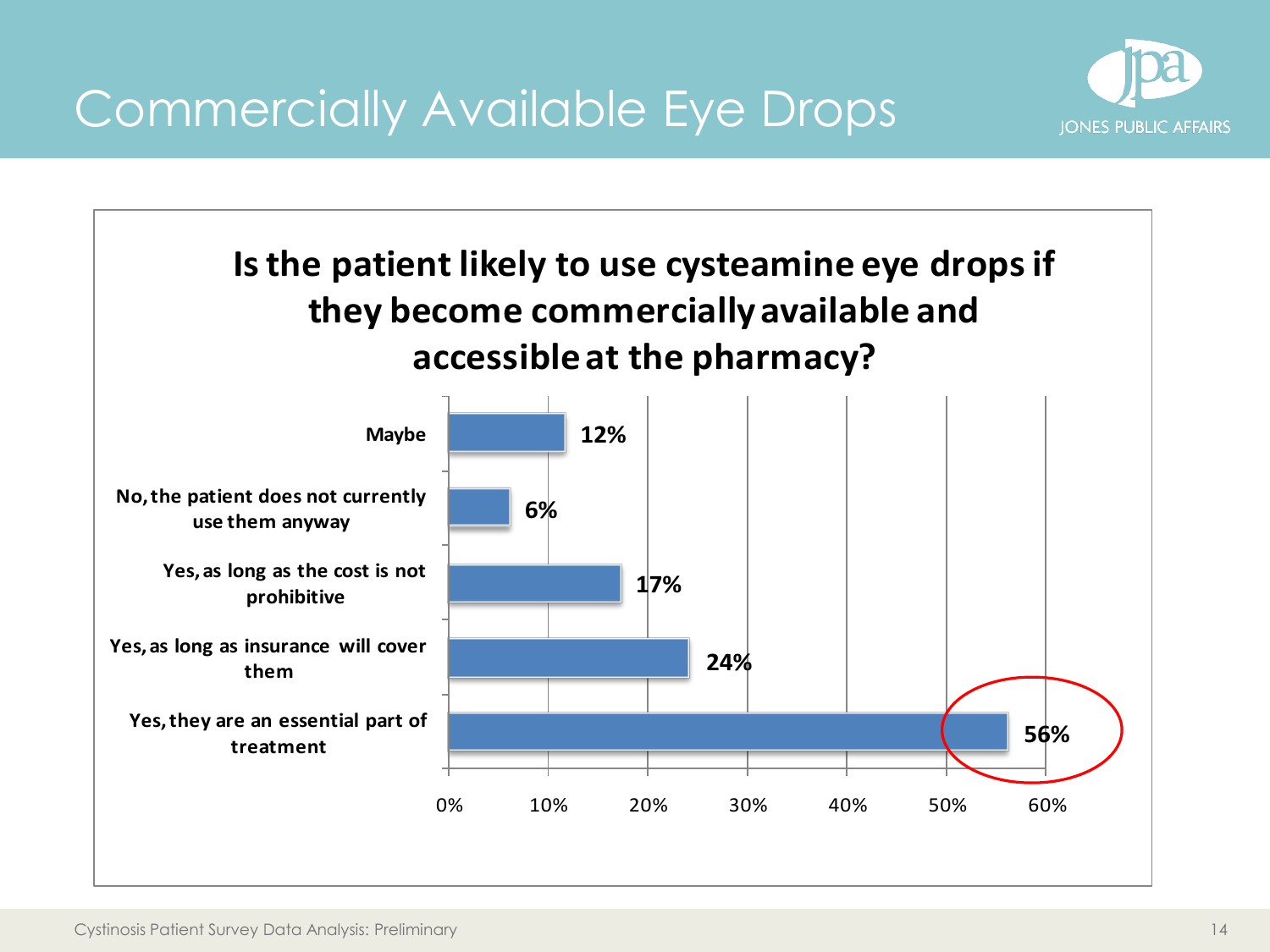# Kidney Transplants





**Age at transplant** Average age = 14 Min age  $= 5$ Max age  $= 56$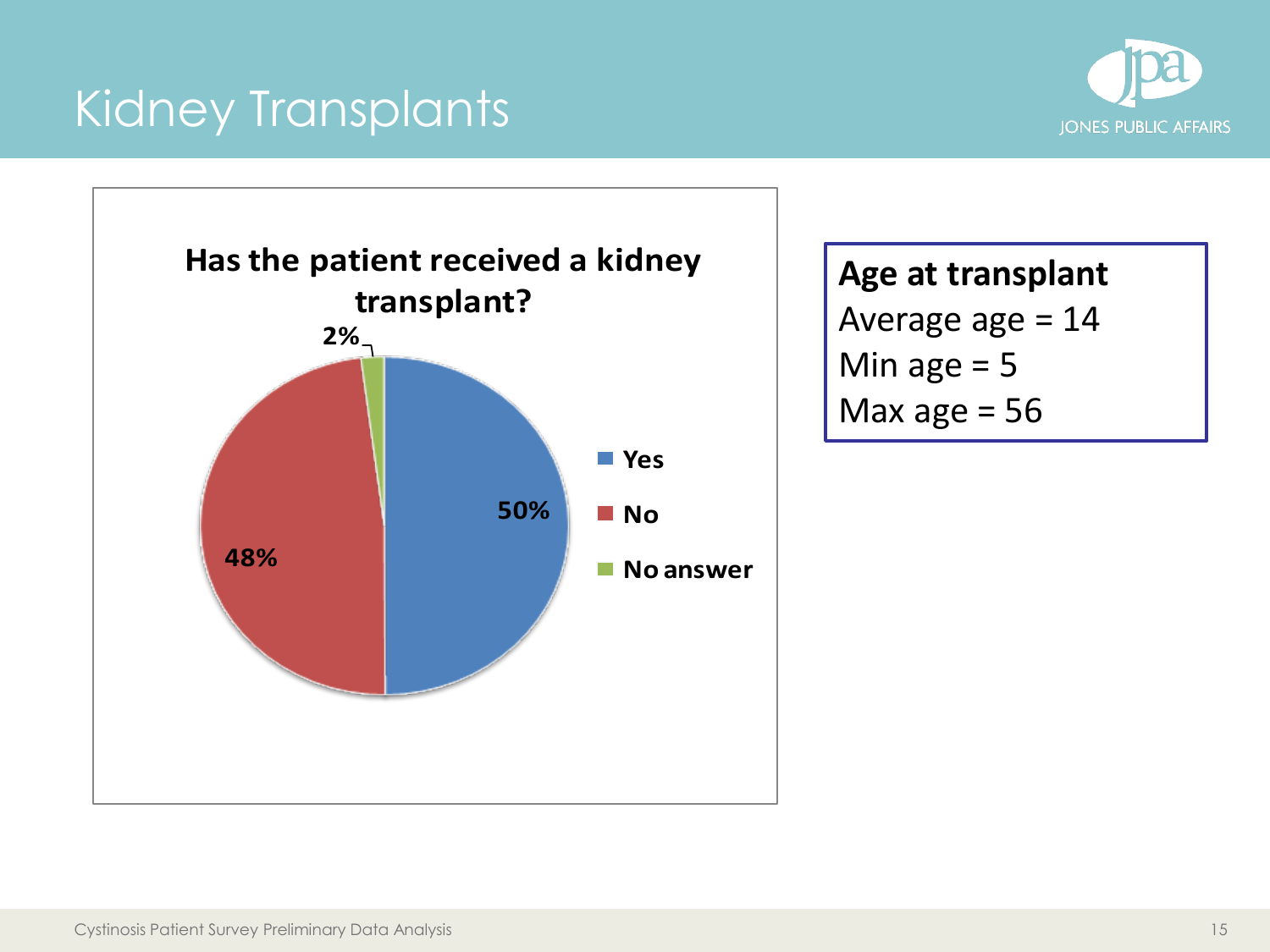#### Health Insurance Status



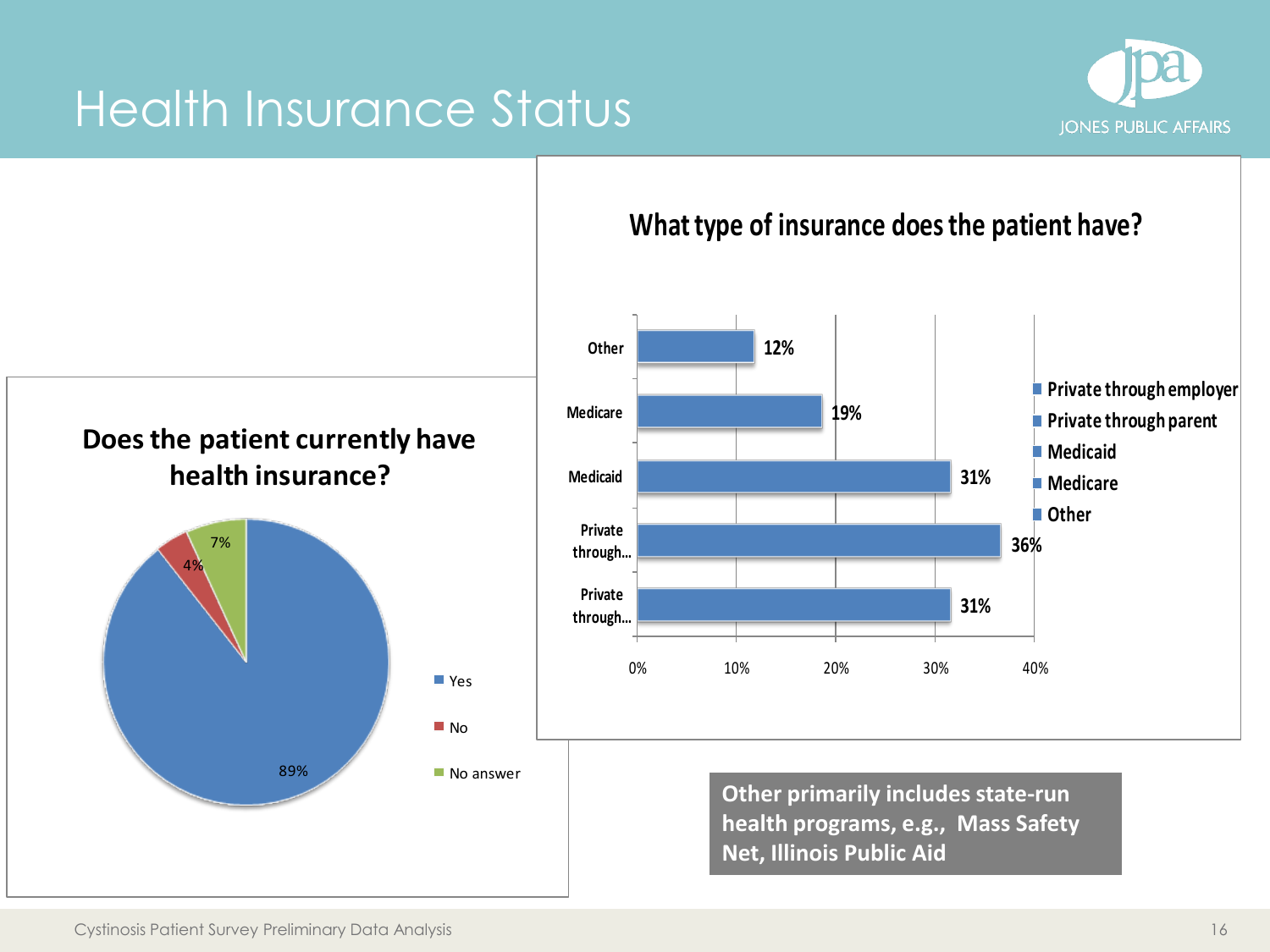## Demographic Information



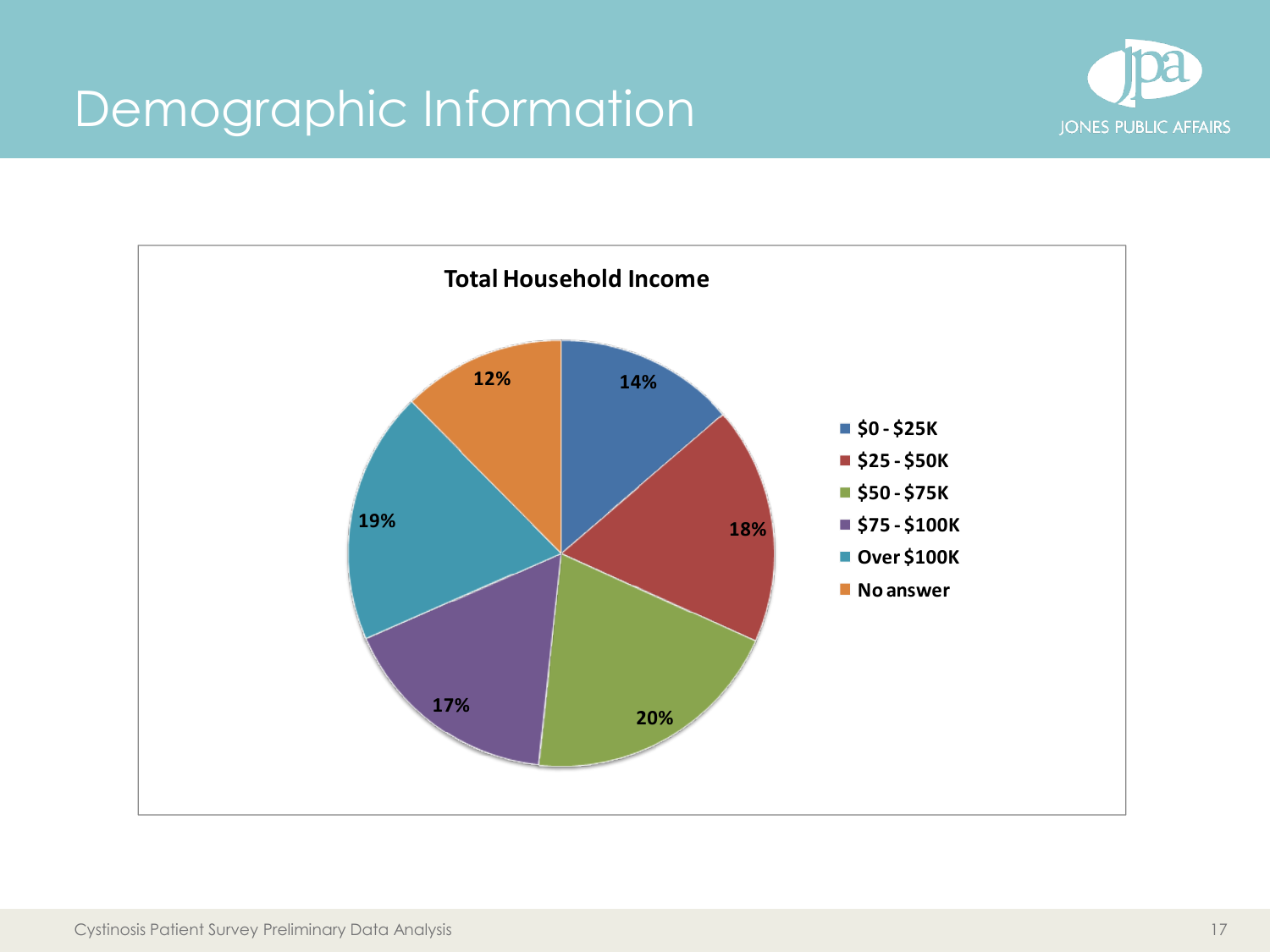## Patient Location (n=162)



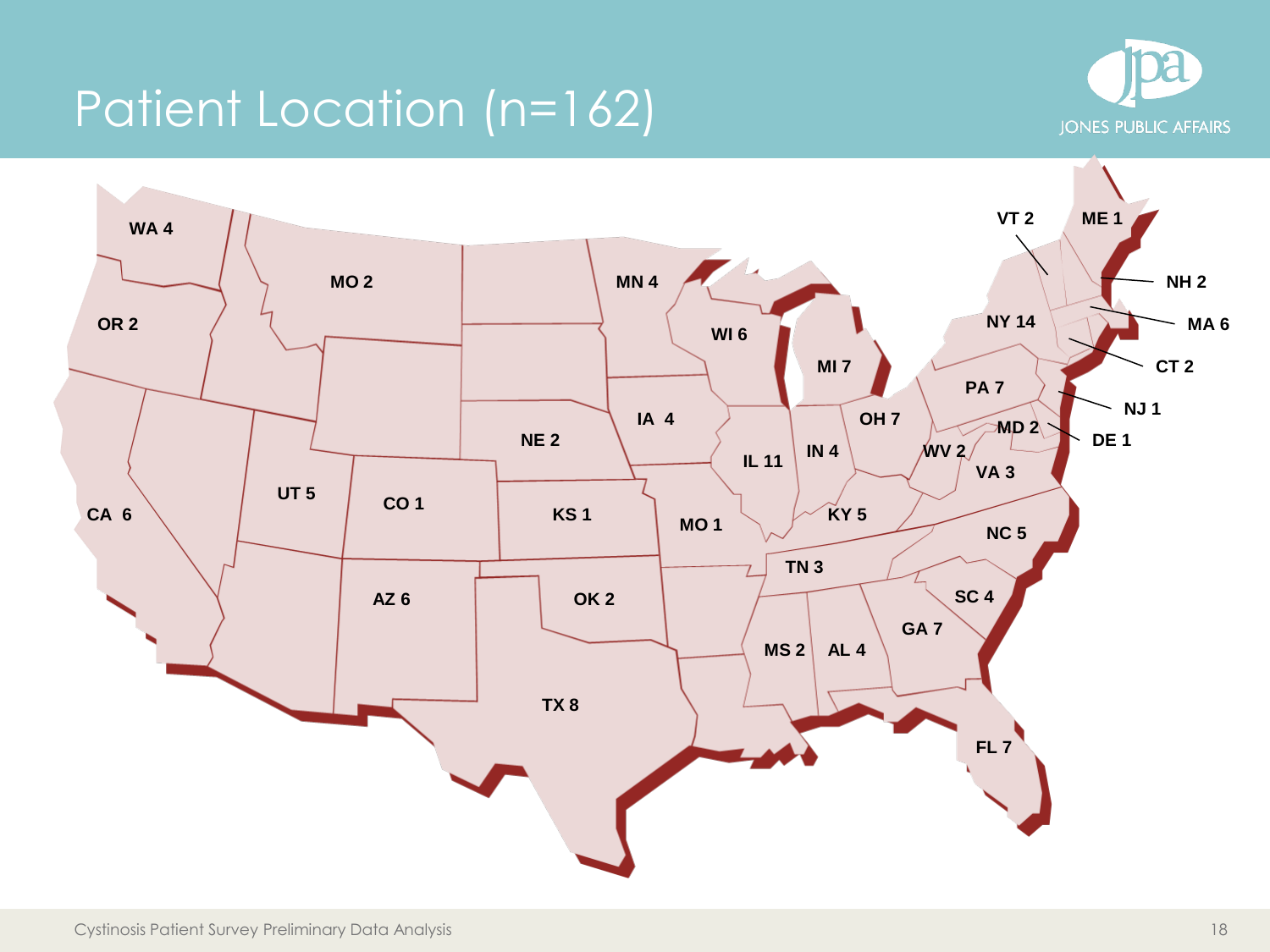#### Cystinosis Information & Resources



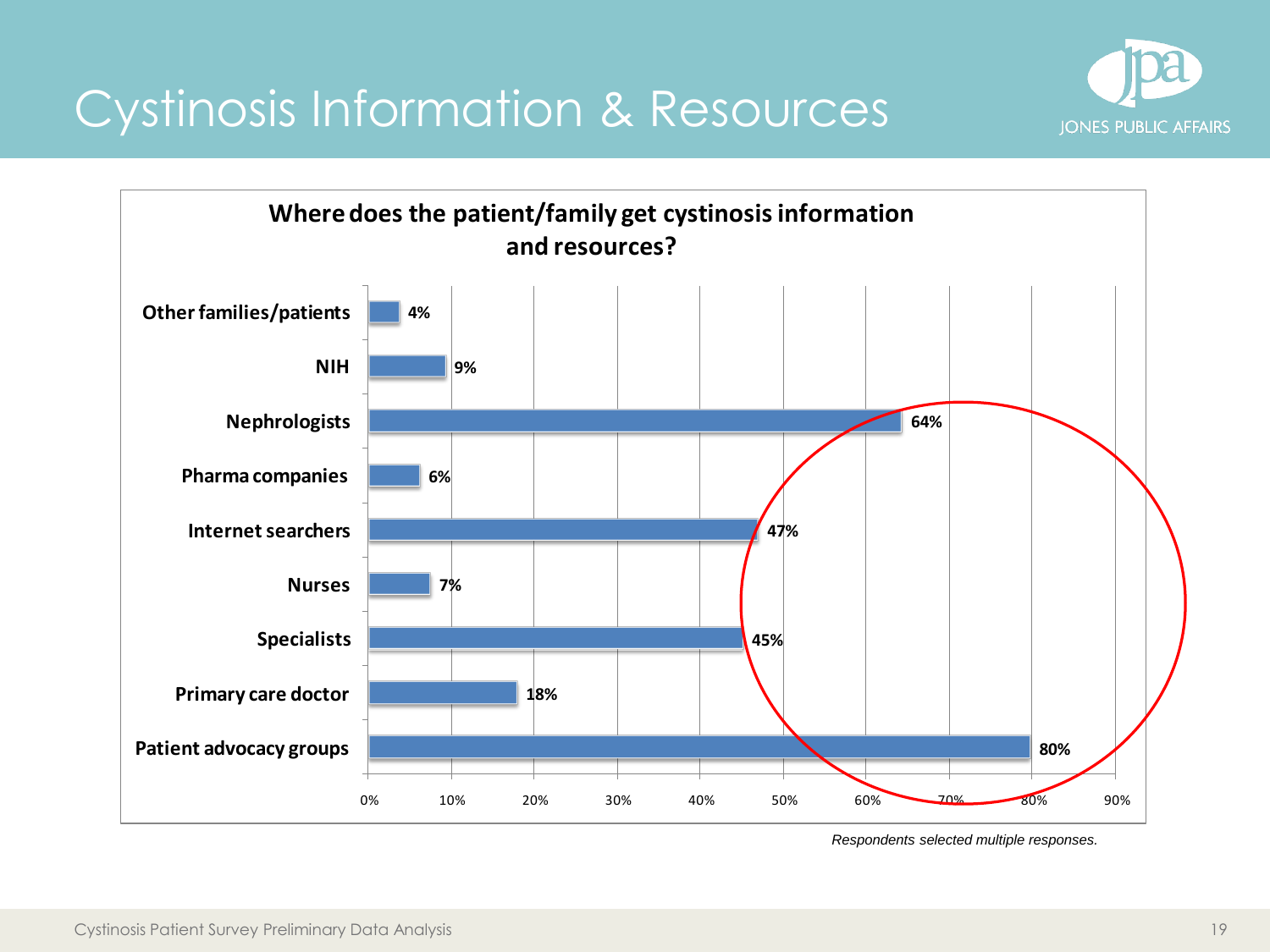

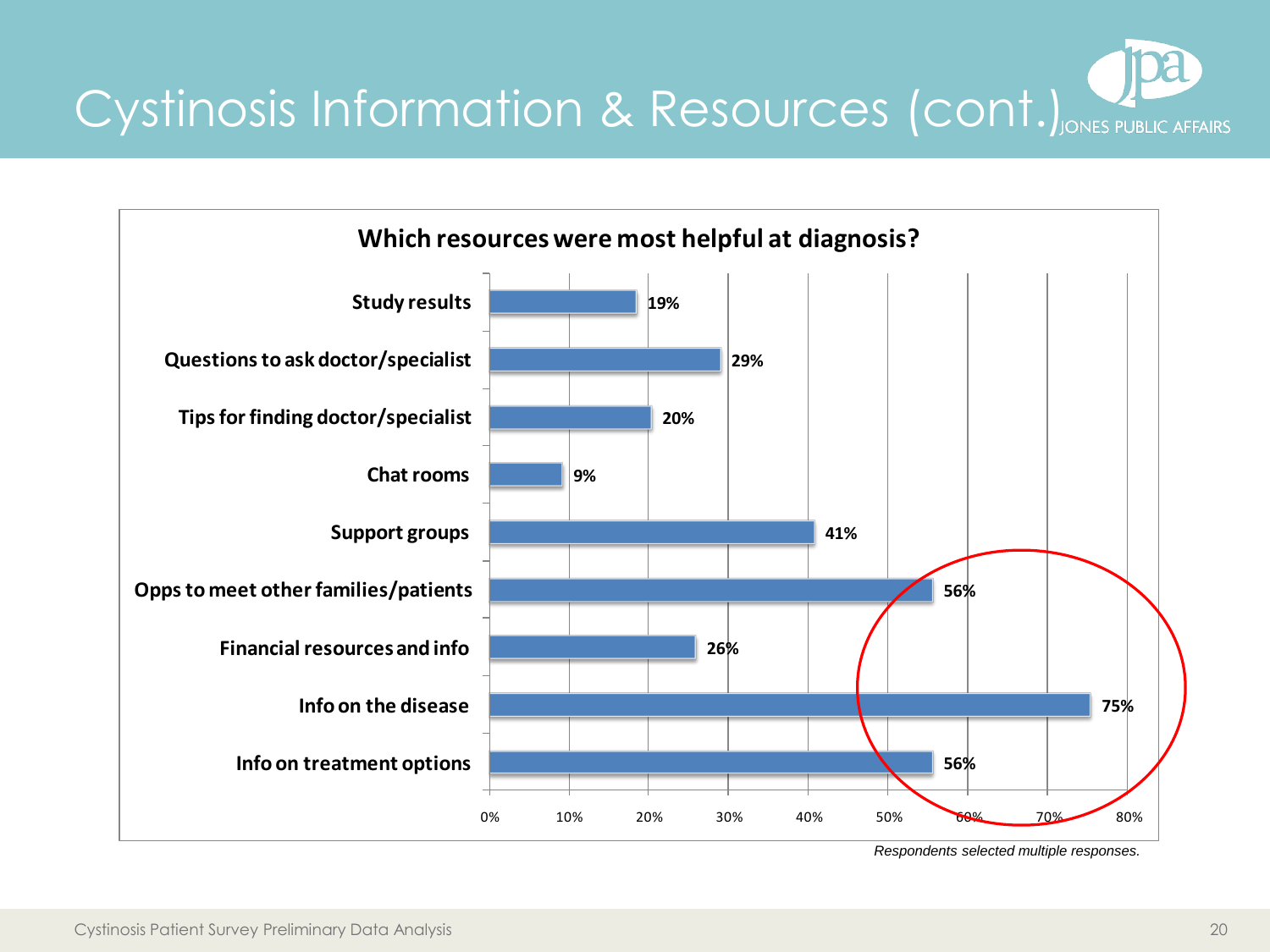